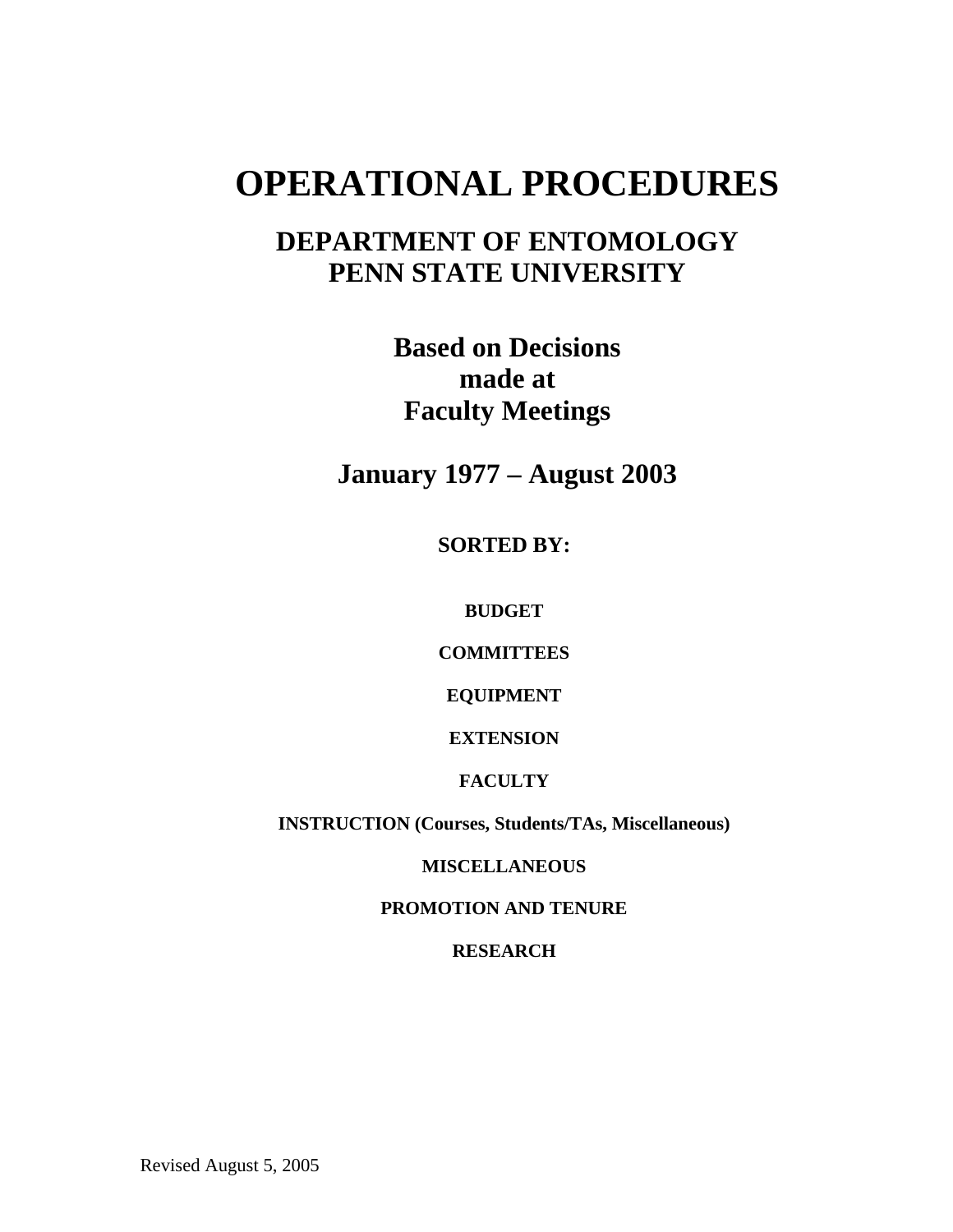### **BUDGET**

- 1. **Publication costs** will be paid by individual faculty from their accounts. (May 20, 1992)
- 2. **Copying for instructional program** will be charged against a teaching account number. This number is available from Thelma (PRL) or Amy (ASI) (November 13, 1990).
- 3. **Standing orders** will be placed by individual faculty and paid from their accounts. (May 20, 1992)
- 4. **Research at Rock Springs will be charged** to grants on a per acre cost basis; research requiring greenhouse space will be charged to grants on a per square foot cost basis. (May 20, 1992) (Also Listed Under Research)
- 5. Any **new grant-in-aid monies** coming in will go into the Assistance Funds, but will be earmarked for the individual. (March 26, 1977)
- 6. **Grants will include a realistic amount for support** of graduate students (tuition and stipend), technicians, secretaries, publications, copy, postage, phone FAX, etc. (October 23, 1990) (Also listed under Research)
- 7. Students will have the financial responsibility for all **thesis copying**, including both the rough drafts and the final copies. (December 6, 1982) (Also listed under Instruction)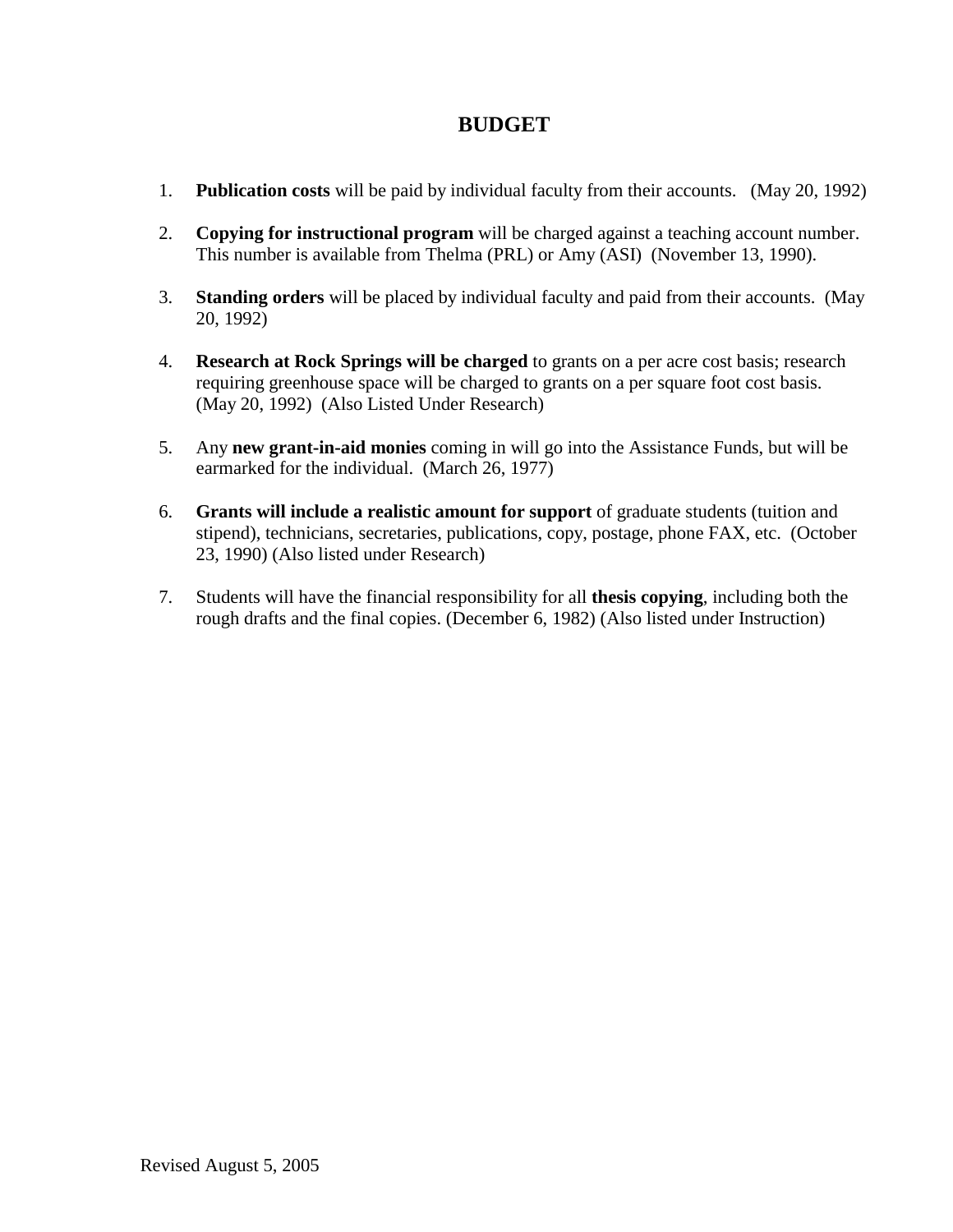## **COMMITTEES**

#### 1. **Departmental Standing Committees** shall be:

 Awards Committee Candidacy Committee Graduate Program Council Instructional Committee Nominations Committee Promotion/Tenure Committee Public Outreach Recruiting Committee Safety Committee Seminar Committee Social Committee Space Planning Committee (March 29, 1979)

 Greenhouse and Farms (April 5, 2000) Department Head Advisory (June 2001 – formerly Budget Program Planning)

- 2. All **standing committees be elected by the departmental faculty** at a regular faculty meeting in May or June. (March 29, 1977)
- 3. **Committee Membership** terms will expire on June 30 of each year. (June 12, 1990)
- 4. All **departmental committees will have one graduate student representative** except the Program Budget Planning Committee, Graduate Program Council and the Promotion and Tenure Review Committee. (March 29, 1977) (Also listed under Instruction/Student)
- 5. **Departmental Committees** will be on a three year cycle with staggered membership terms; exception is the Promotion and Tenure Review Committee which is elected by secret ballot in July each year. (March 29, 1979)
- 6. **Post-docs** will be considered for membership on department committees. (June 12, 1990)
- 7. As the need arises, **temporary committees** shall be established for one year or less by the Department Head, with the advice of the faculty. (March 29, 1977)
- 8. The **chair of the Promotion and Tenure Committee** will be chosen by the Committee itself. (1997?)
- 9. The Promotion and Tenure Committee has the responsibility of evaluating a person's **credibility for appointment to Adjunct** Professor. (December 17, 1979).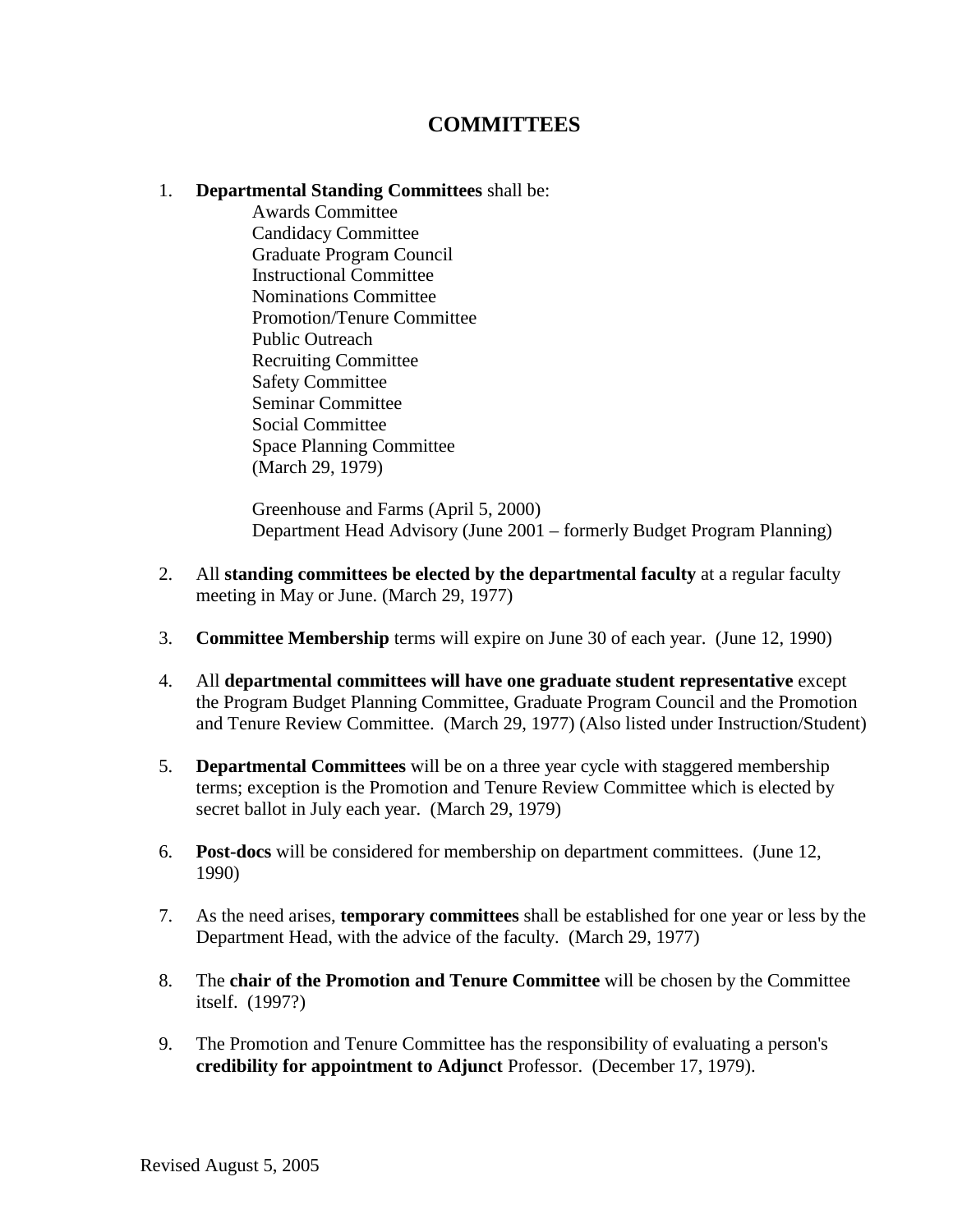- 10. The **Promotion and Tenure Committee** will be made up of four elected members and two appointed members, all of whom must be (full) professors, and the immediate chair who automatically serves an additional year. (1980) (See Revision Below)
- 11. The **Promotion and Tenure Committee** was reduced from seven members to five members; three members to be elected, one member to be appointed by the Department Head, and the past chairperson. (May 12, 1997) (Also Listed Under Promotion and Tenure)
- 12. **The Graduate Program Council** shall be increased from 3 members to 4 members. (May 20, 1992)
- 13. The **Graduate Program Council** has prepared **check sheets for graduate student folders**. The Graduate Secretary will give the student's progress ledger to the advisor yearly for review and update. (April 29, 1979) (Also listed under Instruction/Student)
- 14. **The Graduate Program Council will be responsible for reviewing each graduate student's records annually** to determine that teaching and related requirements have or will be met, and that each student's teaching experience is in compliance with the PSU training requirements. (February 14, 1991) (Also listed under Instruction)
- 15. **The Seminar Committee** will bring in two (2) outside speakers with national reputations each semester. (June 23, 1992)
- 15. The Program Budget Planning Committee proposed establishing a **Departmental Advisory Committee** that will have three year rotating memberships, be asked to come to University Park once a year to give their inputs on stakeholder views of the values and needs for our programs and ideas for improving operations. The group would also function as network contacts for industrial and governmental internships for graduate students and financial support for educational programs. The final list must be approved by the Dean. (April 3, 1993)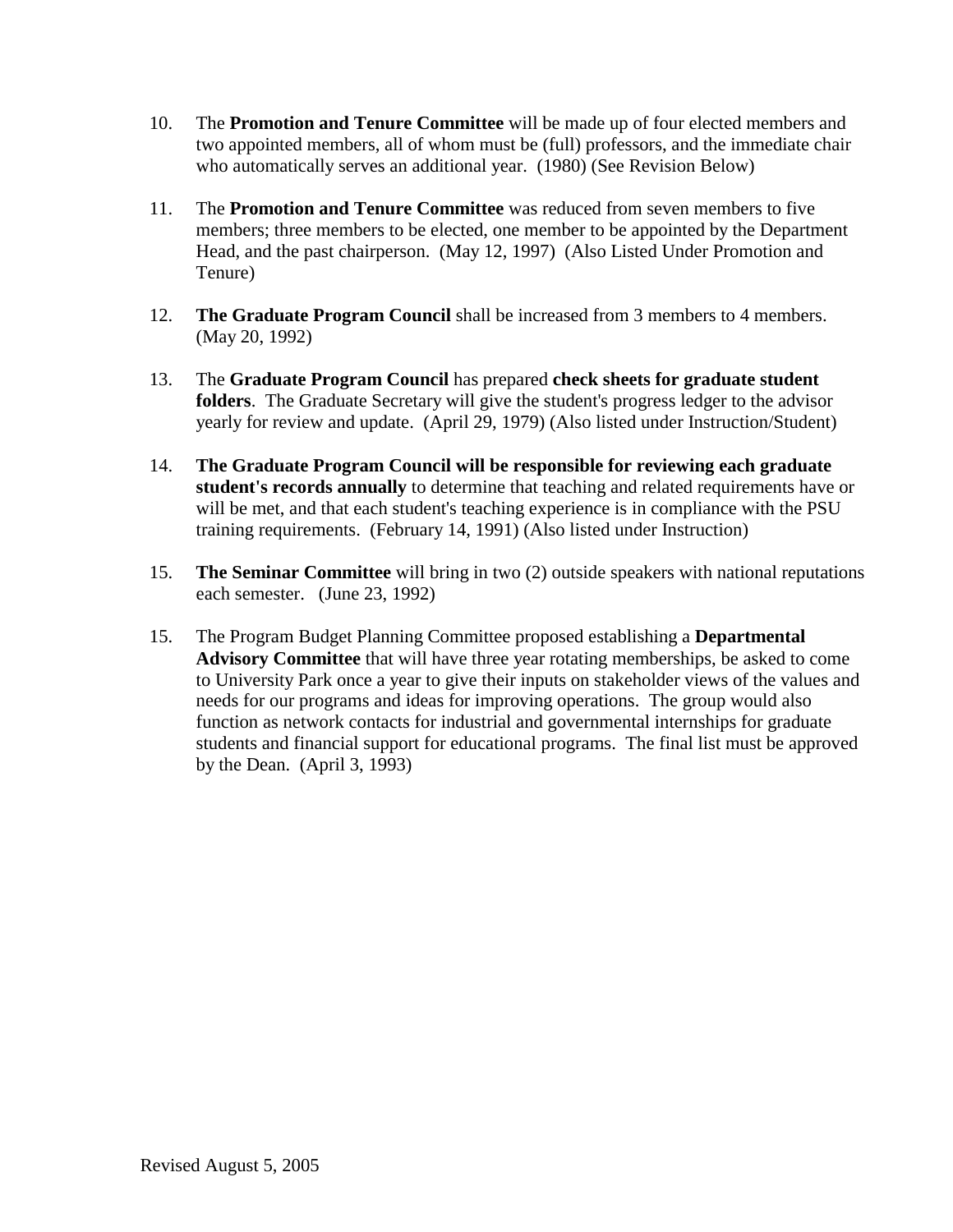# **EQUIPMENT**

 1. **Department Equipment** will not be removed from the University without prior approval and completion of a Request for Authorization to Use Equipment at a Non-University Location form. (April 20, 1981)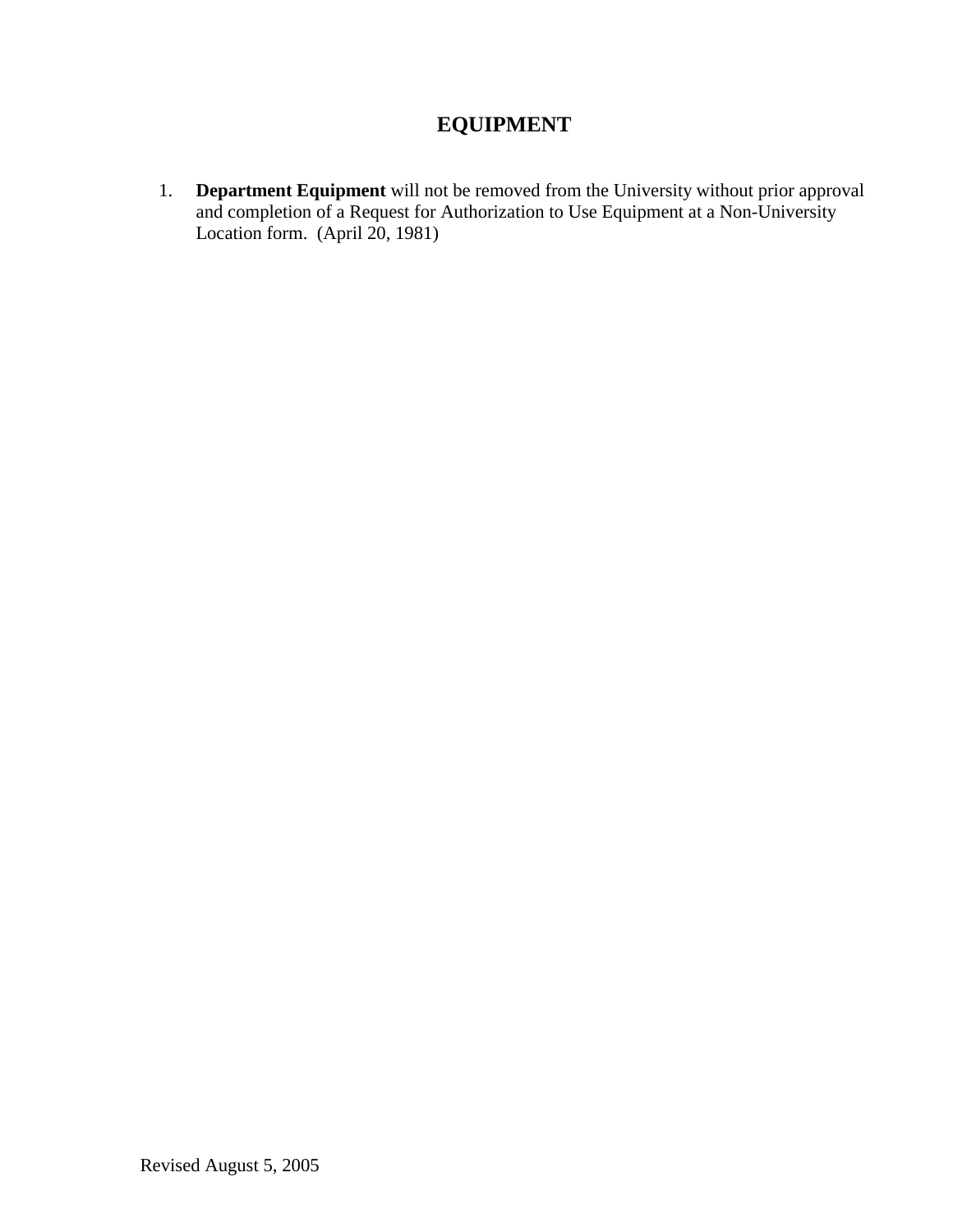# **EXTENSION**

- 1. Revised **procedures for peer evaluation of extension faculty** were approved to meet new mandates from the College. Three types of reviews are required - faculty peer, non-faculty cooperator, and student/clientele. Two faculty peers are required to attend at least two presentations annually. The evaluation sheet itself was changed form a 5 point system to a 7 point system. (May 5, 1993) (Also listed under Faculty)
- 2. A **definition and hierarchy of the extension associate** and integration of the extension associate/faculty member team was proposed and accepted. (September 15, 1999)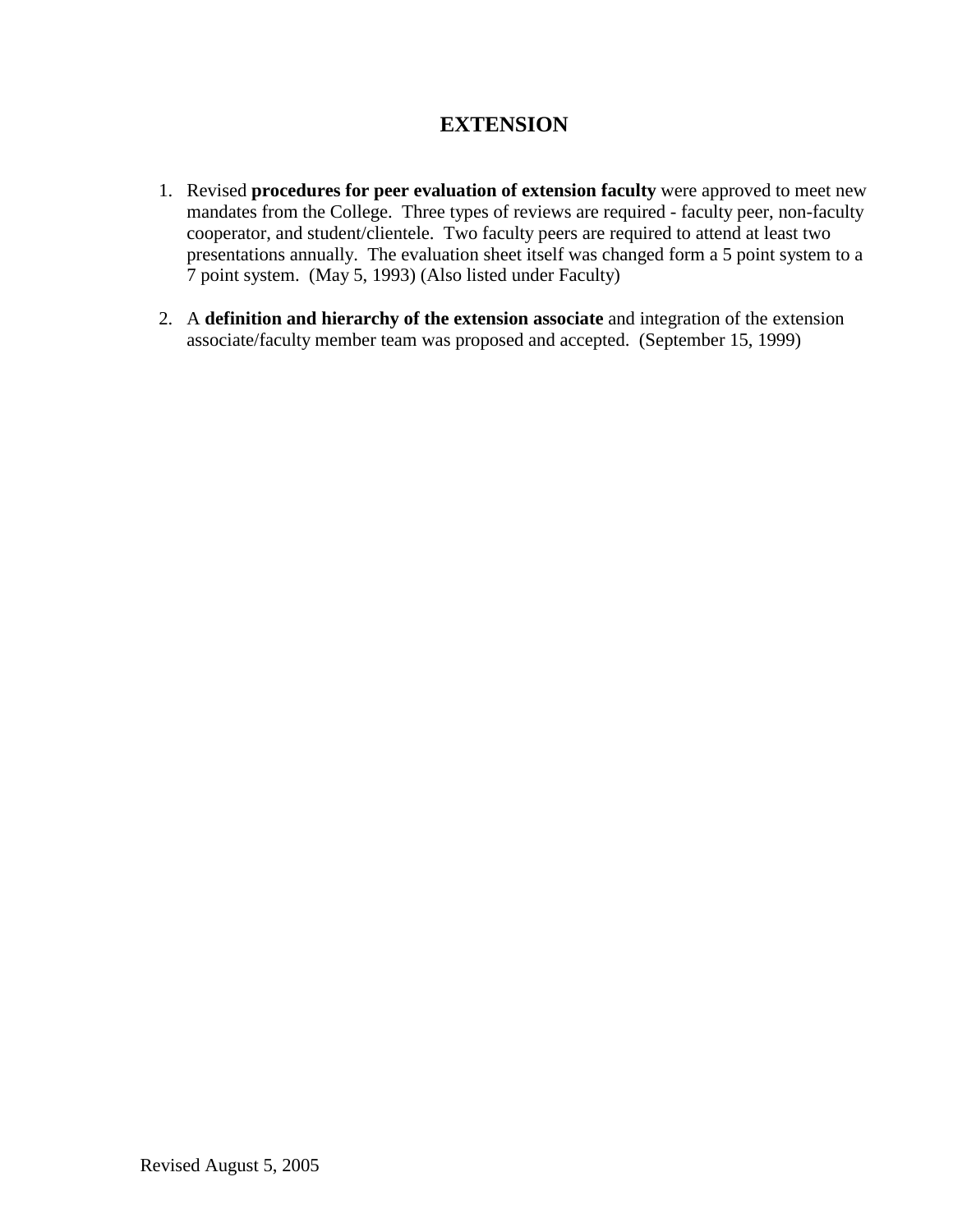# **FACULTY**

- 1. T**wo faculty members will march in the undergraduate commencement ceremonies** with the Department Head, and participate in the luncheon following the ceremonies. **Major professors of graduate students are required to attend commencement and hood their student(s).** (April 16, 1985) (Also listed under Instruction)
- 2. One faculty member will be designated to represent the Department each year at the **University Awards Ceremony**. (April 14, 1986)
- 3. **Revised guidelines for adjunct faculty** were approved. Appointments will be for three year intervals with reappointment based on CV reviews and contributions to the department; Reviews will be on a triennial basis beginning spring 1994. (April 3, 1993)
- 4. Revised **procedures for peer evaluation of extension faculty** were approved to meet new mandates from the College. Three types of reviews are required - faculty peer, nonfaculty cooperator, and student/clientele. Two faculty peers are required to attend at least two presentations annually. The evaluation sheet itself was changed form a 5 point system to a 7 point system. (May 5, 1993) (Also listed under Extension)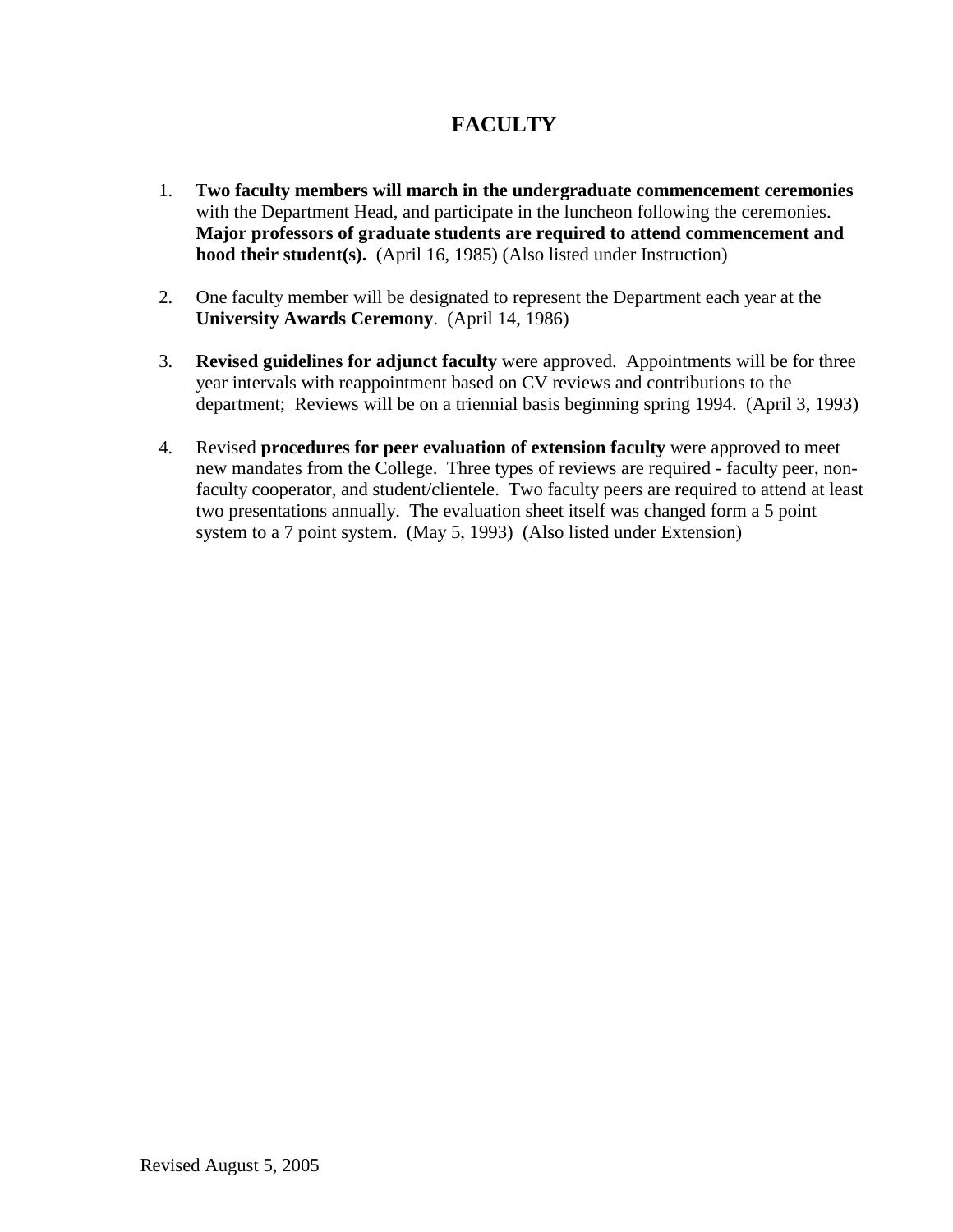# **INSTRUCTION**

#### **Courses:**

 1. Entomology 497C, D (Insect Structure and Function), ENT 497B (Insect Taxonomy), and a graduate level ecology course (Biol 435, 446, 545, 546 or equivalent) will supersede the **previous departmental core courses** (540, 541). (June 23, 1993)

#### 2. **Departmental Standard Core Courses:**

| <b>ENT 410</b>  | <b>Insect Structure and Function Lecture</b> |
|-----------------|----------------------------------------------|
| <b>ENT411</b>   | <b>Insect Structure and Function Lab</b>     |
| <b>ENT 412</b>  | <b>Insect Taxonomy</b>                       |
| <b>ENT 597A</b> | <b>Professional Development</b>              |
| <b>ENT 597B</b> | <b>Communication Colloquium</b>              |
| <b>ENT 597D</b> | Ethics, Values, and Diversity in Science     |
|                 |                                              |

 **ENT 597A and B will be taken the first semester available** after beginning graduate study. Students are also required to complete the courses for their respective research specialty area. (August 10, 1993)

- 3. A minimum of four (4) semesters of **professional development activities** are required for all graduate students, with more than this recommended. All graduate students supported on departmental assistantships are required to sign up for these professional development activities each semester in which they receive assistantship support. (August 10, 1993)
- 4. **Grading for the professional development activities** will be on a pass/fail basis, along with an evaluation form to be modeled after the current PSU staff evaluation form. (August 10, 1993)
- 5. The Department Head will serve as coordinator for the **research mini-courses**. (August 10, 1993)
- 6. Core Course Changes Recommended and Approved to be instituted fall semester 2004. (August 6, 2003)

| <b>Semester</b> | <b>Current (credits)</b>                        | <b>Proposed (credits) Instructor(s)</b>                |                 |
|-----------------|-------------------------------------------------|--------------------------------------------------------|-----------------|
| Fall, year 1    | Taxonomy (3)                                    | Taxonomy (3)                                           |                 |
| Fall, year 1    | Professional Develo Professional Dev. & Mullin? |                                                        |                 |
|                 | $(1)$ , Ethics $(1)$                            | Ethics (2)                                             |                 |
| Spring,         |                                                 | Structure/Function Id Structure/Function Id Cox-Foster |                 |
| year 1          | (3)                                             | (3)                                                    |                 |
| Spring,         |                                                 | IPM(3)                                                 | Calvin, Rajotte |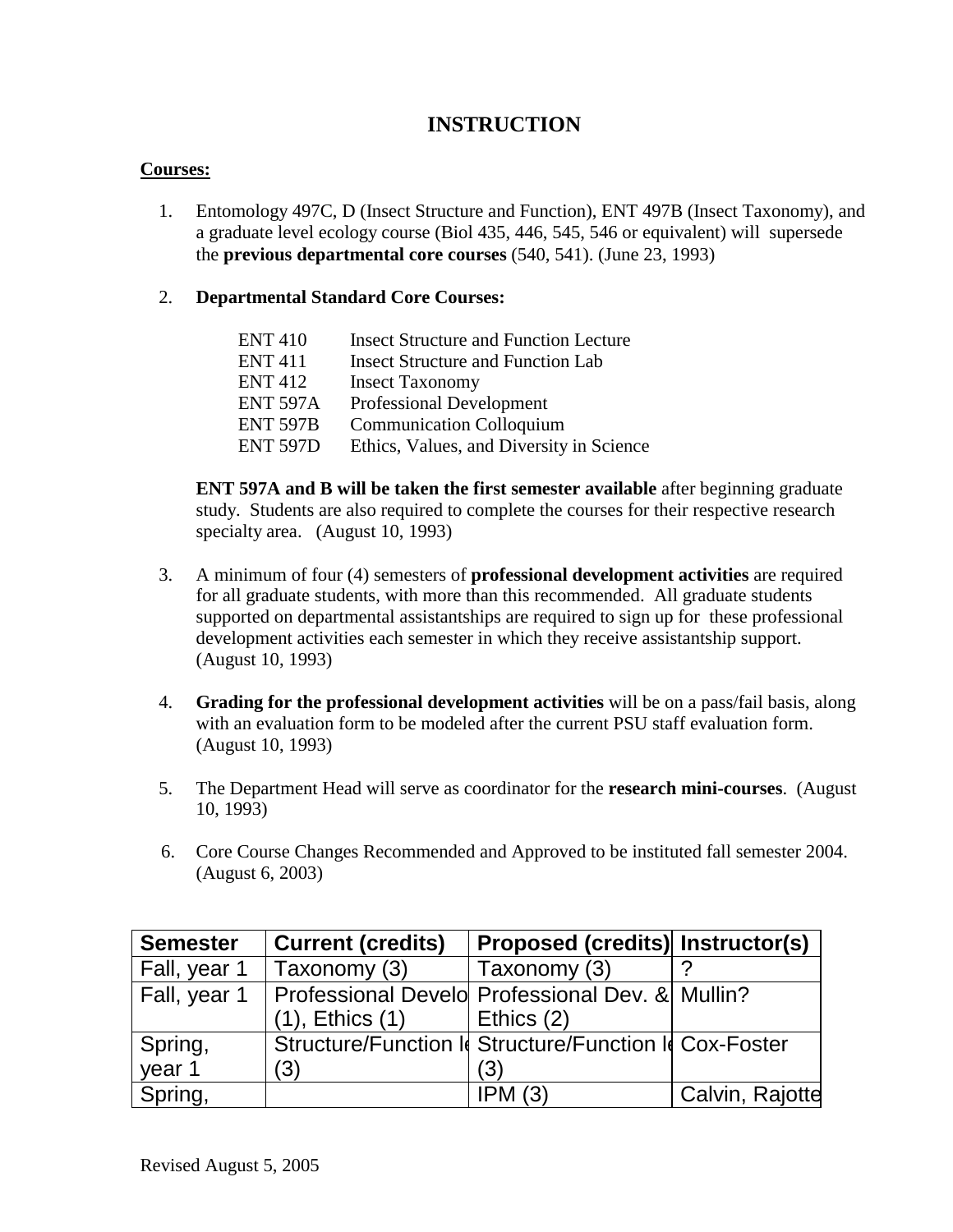| year 1                                    |                                       |                                     | Mortensen                        |
|-------------------------------------------|---------------------------------------|-------------------------------------|----------------------------------|
| Fall, year 2                              | Insect Ecology (3)                    | Insect Ecology (2-3) Baker, Schultz |                                  |
|                                           |                                       |                                     | <b>Bjornstad</b>                 |
| week prior to<br>of fall semes!<br>year 2 | Late summer Natural History (1)       | <b>Natural History (1)</b>          | Fleisher, Bjorn<br>others?       |
| Fall, year 2                              | Structure/Function I Insect genomics, | proteomics, &<br>bioinformatics (2) | Cui, Cox-Foste<br><b>Schultz</b> |
| <b>TOTAL CREI 14</b>                      |                                       | 16                                  |                                  |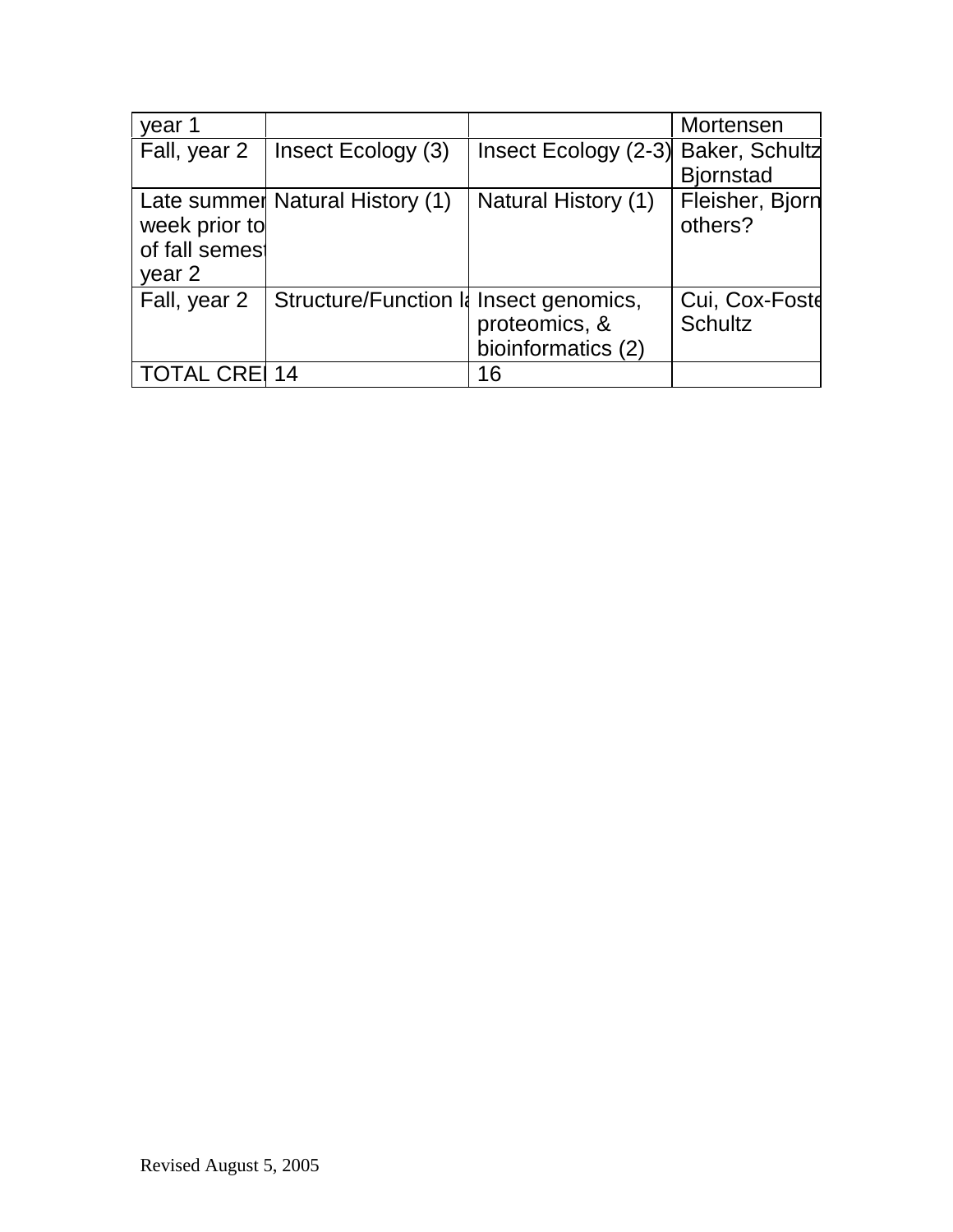#### **Students/TAs:**

- 6. **Graduate Assistant work period policy:** a) start one week before classes begin, b) half time work schedule through the year entitles the assistant to 4 weeks vacation time, c) may be required to work through term breaks but are still eligible for time off. (February 7, 1980)
- 7. **Graduate students on assistantship** are required to sign up for the maximum of eleven (11) credits for both fall and spring semesters and six (6) credits for summer during their entire tenure to provide credit hours for the department. Once the core requirements have been satisfied, ENT 590, 596, and 600 can be used to make up needed credits. (August 10, 1993)
- 8. **Teaching Assistantship Guidelines** and a checklist formally approved. (November 13, 1990) (See *Graduate Student Handbook* - Teaching Experience)
- 9. All graduate students are required to have **class teaching experience** as part of their graduate program, whether or not they have previous class experience. (August 10, 1993)
- 10. **Intercollege students can fulfill their teaching requirement outside the departmen**t by getting prior approval for a course from the department head . (April 25, 1991)
- 11. **M.S. Students must teach a MINIMUM of one course; Ph.D. students a MINIMUM of two courses**. Two sections of the core/track (core AND track) comprises one teaching experience. Teaching in the Biology Department may be used to meet the minimum BUT any student on Entomology support may be called upon to meet TA needs if they arise and could thus teach more than the minimum. (April 5, 2000)
- 12. **Graduate assistant stipends will be increased** 2 levels bring the M.S. level to grade 11 and the Ph.D. level to grade 12. (February 12, 2001)
- 13. A one-credit graduate seminar course, with rotating topics, will be offered each semester. All graduate students are required to take one per year while enrolled in the graduate program. (October 3, 2001)

#### **Graduate Program:**

- 13. **Graduate Program Admission Deadlines**: March 15 fall semester; August 15 spring semester; January 15 - summer semester. (January 10, 1991)
- 14. **Graduate Program Admission Deadlines**: With support February 1 for fall semester. (April 5, 2000)
- 15. **Three letters of reference for applicants to graduate program** will be required.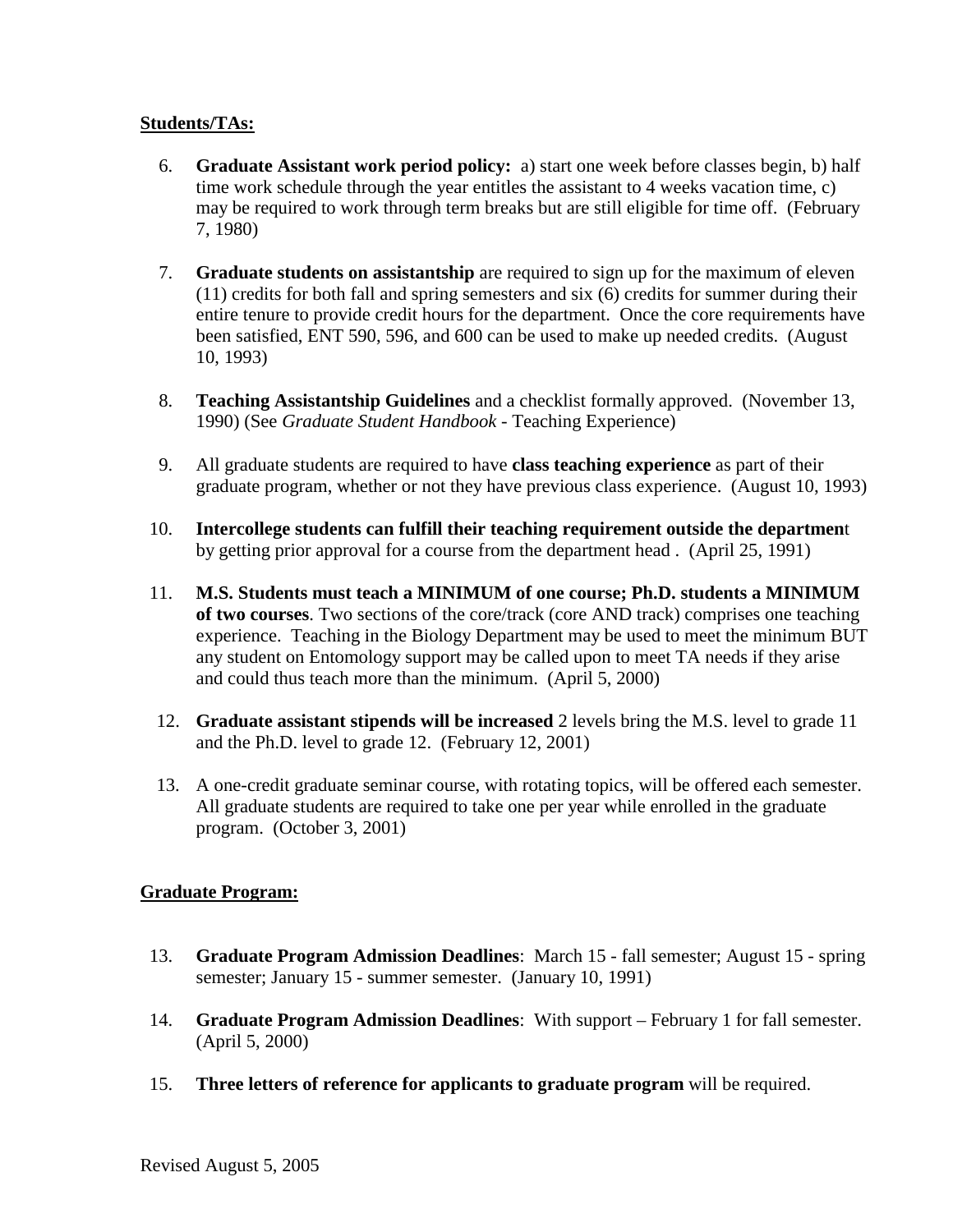- 16. **Entomology's plan to certify English competency** of Ph.D. candidates was approved by the Graduate School. (December 3, 1992) (See **Graduate Student Handbook** - Communication Skills)
- 17. The Department of Entomology will retain the **requirement for GRE scores** as an admission requirement. (January 23, 1987)
- 18. **The Graduate Program Council will be responsible for reviewing each graduate student's records annually** to determine that teaching and related requirements have or will be met, and that each student's teaching experience is in compliance with the PSU training requirements. (February 14, 1991) (Also listed under Committees)
- 19. The University Graduate Council extended the **time limitations for completion of graduate degrees:** Ph.D. from 7 to 8 years and the M.S. from 6 to 8 years; however, he Department approved retaining the old limitations of 7 years for the Ph.D. 6 years for the M.S. (April 15, 1988)
- 20. **Guidelines for bypassing the M.S. degree approved**. (April 25, 1985) (See *Graduate Student Handbook* - Special Provision for M.S. Bypass Toward a Ph.D. Degree) (Superceded – See Below)
- 21. **By-pass of the M.S**. requires 2/3 vote of approval by the Graduate Program Council and the Department Head. (December 8, 1999).
- 22. The **Master of Agriculture degree** is considered to be a **terminal degree**; exceptions can be made on a case by case basis. (December 16, 1982)
- 23. A **minor in Entomology**, requiring a minimum of 6 credits of formal entomology graduate courses for the M.S. and M. Ag. level, and a minimum of 15 graduate credits in entomology, including the two core courses, for the Ph.D. level. (May 6, 1988)
- 24. Faculty are required to complete the **Teaching Assistantship Checklist** for their TA. (February 3, 1993) (See *Graduate Student Handbook* - Appendices)
- 25. The **Graduate Program Council** has prepared **check sheets for graduate student folders**. The Graduate Secretary will give the student's progress ledger to the advisor yearly for review and update. (April 29, 1979) (Also listed under Committees) (See *Graduate Student Handbook* - Appendices)
- 26. **Candidacy examination** policy changes were approved by a majority vote: Students will be permitted one semester for remedial action and will retake the exam as soon as possible at the end of that semester. The student will only be retested on the portions of the exam on which he/she received less than a 2 pt average, unless the student opts to retake the entire exam. The language skills portion of the exam will be evaluated by mean score alone and not by the presence or absence of zero scores. The CEC will act as an arbitrator if necessary. (February 15, 1994)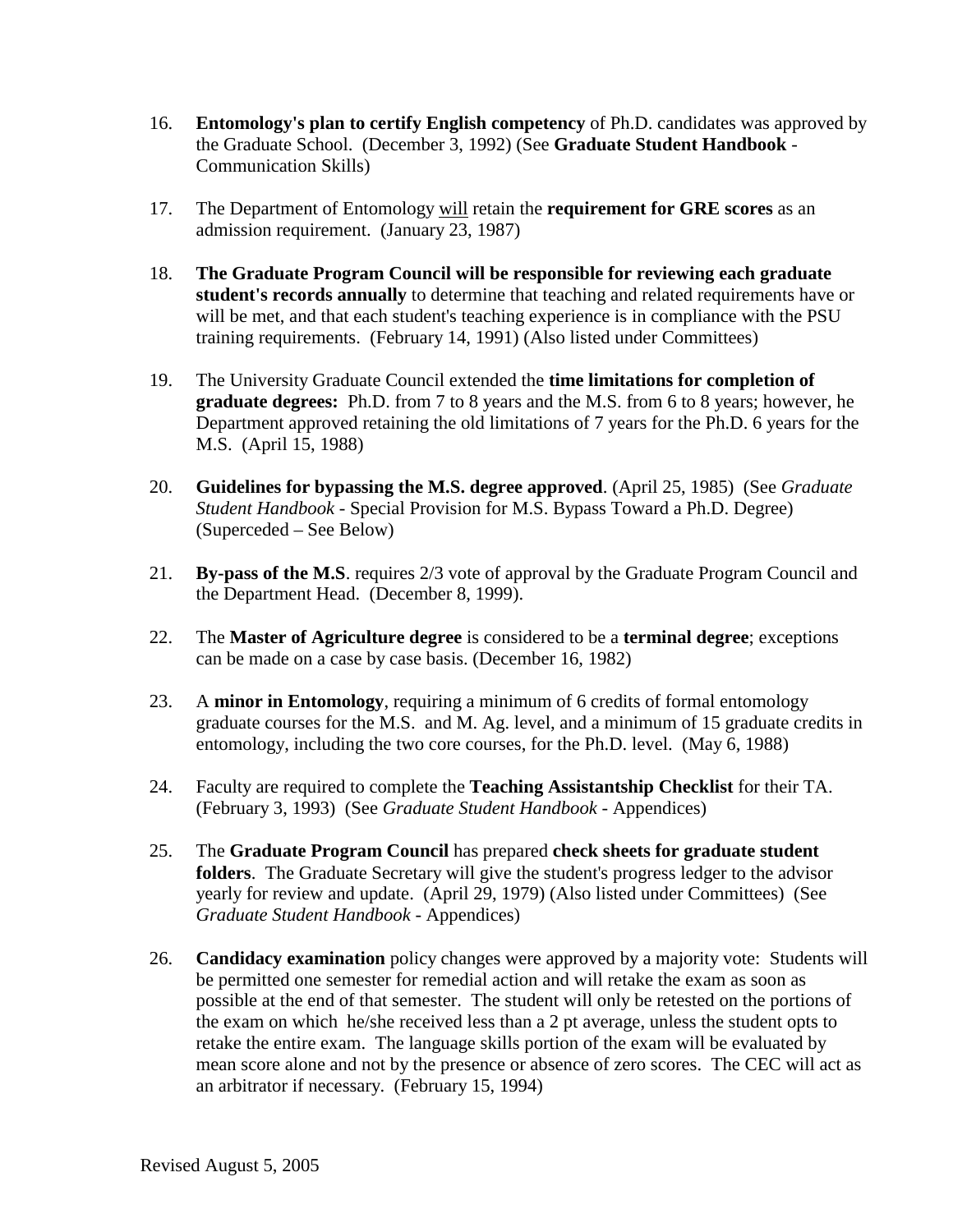27 The purpose of **the Candidacy Examination** is both diagnostic and screening and will be taken within 3 semesters (excluding summer) after admission to the Ph.D. program. (May 20, 1992)

One retake is automatic, with the option to petition to take an oral exam.

Grading will be on a 5-point system.

The department will provide a computer for each student to use while taking the examination. Students may bring a dictionary and/or thesaurus

Questions will be graded by only one faculty member with the Candidacy Committee reviewing them and acting as referee in special situations.

- 28. A Committee was established to develop a plan to **assist international students to improve their English speaking skills** within one year of arrival (Drs. Cox-Foster, Cui, Hoover, Kim and Rajotte and Messrs Kim and Yang) (August 9, 2000)
- 29. The **Graduate Coordinator** will serve a 5-year term. (April 12, 2001)
- 30. Recommendations from the **English as a Second Languag**e Committee accepted (April 12, 2001):

Application Process:

- Applicants should be informed early on that we require them to gain proficiency in both oral and written English.
- Applicants should be encouraged to take the Test of Spoken English before coming to the U.S.
- Potential advisers should communicate with applicants throughout the application process.
- Representatives of the department should converse with any international applicant being seriously considered for acceptance into the program.
- International students should be accepted only if a faculty member has agreed to mentor them from beginning to end.

Teaching and English Examinations:

- Students should serve as teaching apprentices in their first and second semesters.
- Within two semesters, international students must take the American English Oral Communicative Proficiency Test (AEOCPT). Students passing the test can begin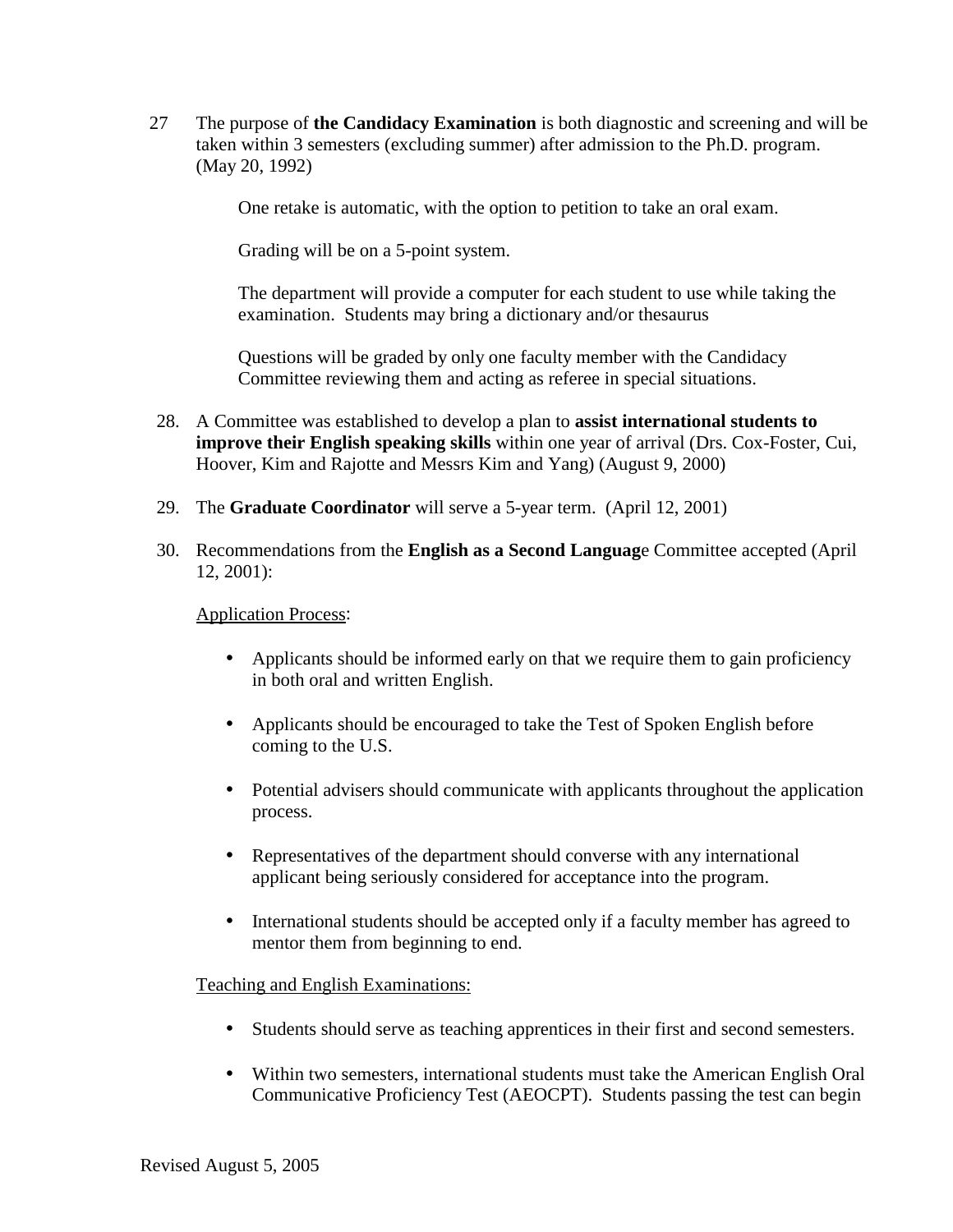teaching, but those falling short may either matriculate in ESL 118G or take the Test of Spoken English (TSE) offered by Educational Testing Service. The course of action will depend on the AEOCPT grade.

- Students should be encouraged to take the TSE, since pass it obviates the need to take the AEOCPT or register in remedial (ESL) courses.
- Faculty advisers shall attend all linguistic evaluations of students, particularly the AEOCPT.
- Students failing to achieve English competency are subject to dismissal from the program.

#### Program of Immersion:

- All faculty should participate in the annual department orientation for new students.
- All students, during their first semester in the program, should meet individually with every faculty member in the department.
- A class, emphasizing casual discourse, should be developed around the departmental seminar.
- Oral presentations should receive greater emphasis and perhaps be a required component – in all entomology classes.
- A section in the Graduate Student Handbook should be dedicated to issues concerning international students.
- First year students should have lunch with a member of the faculty on a weekly basis.
- At least one social function per year should have an international emphasis.

#### Oversight:

- The Graduate Coordinator should be given primary oversight over implementation and enforcement of the recommendations.
- 31.. Establishment of milestones for M.S., and Ph.D. students recommended and approved; to be instituted for students beginning fall semester 2003. (August 6, 2003).

#### **Checklist: Satisfactory Progress for the M.S.**

Student Date of Entrance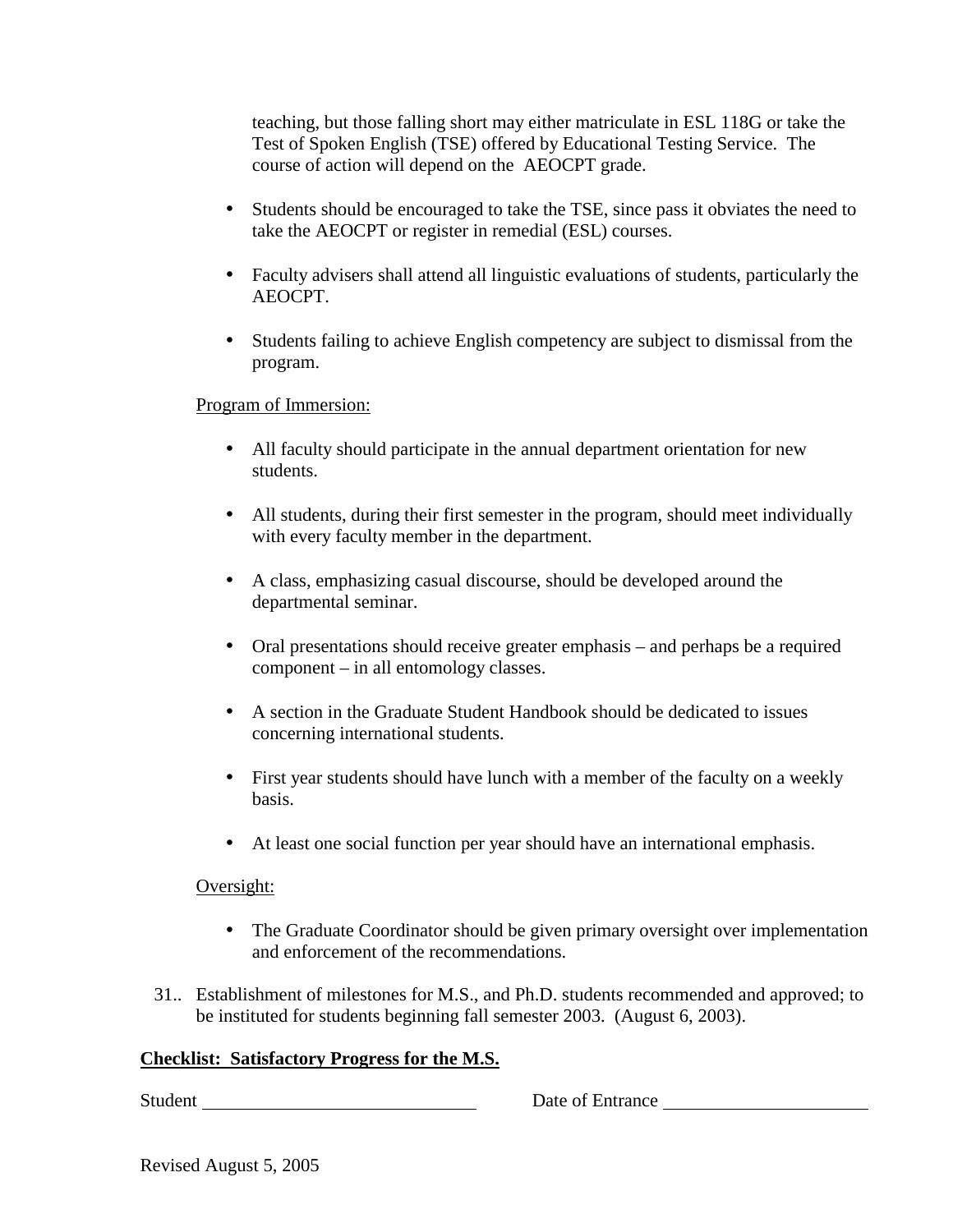|                | Fall                            | <b>Spring</b>          |
|----------------|---------------------------------|------------------------|
|                | Meet w/ major prof $(1st week)$ | Progress Report        |
|                | Guidance comm. meeting          | <b>Thesis Proposal</b> |
|                |                                 | Thesis Comm. Meeting   |
| $\overline{2}$ | Thesis Proposal                 | <b>Progress Report</b> |
|                | Thesis comm. meeting            | Thesis comm. meeting   |
| 3              | Defense                         |                        |
|                | Thesis seminar                  |                        |

### **Checklist: Satisfactory Progress for the Ph.D.**

Student **Date of Entrance** Date of Entrance

|                | Fall                            | <b>Spring</b>              |
|----------------|---------------------------------|----------------------------|
| 1              | Meet w/ major prof $(1st week)$ | Progress Report            |
|                | Guidance comm. meeting          | Guidance comm. Meeting     |
| $\overline{2}$ | Guidance comm. meeting          | Dissertation proposal      |
|                | Candidacy exam                  | Progress Report            |
|                | <b>Advance to Candidacy</b>     |                            |
| 3              | Dissertation comm. meeting      | Progress Report            |
|                | Comprehensive exam              | Dissertation comm. meeting |
| $\overline{4}$ | Dissertation Comm. Meeting      | Progress Report            |
|                |                                 | Dissertation comm. meeting |
|                |                                 | Dissertation               |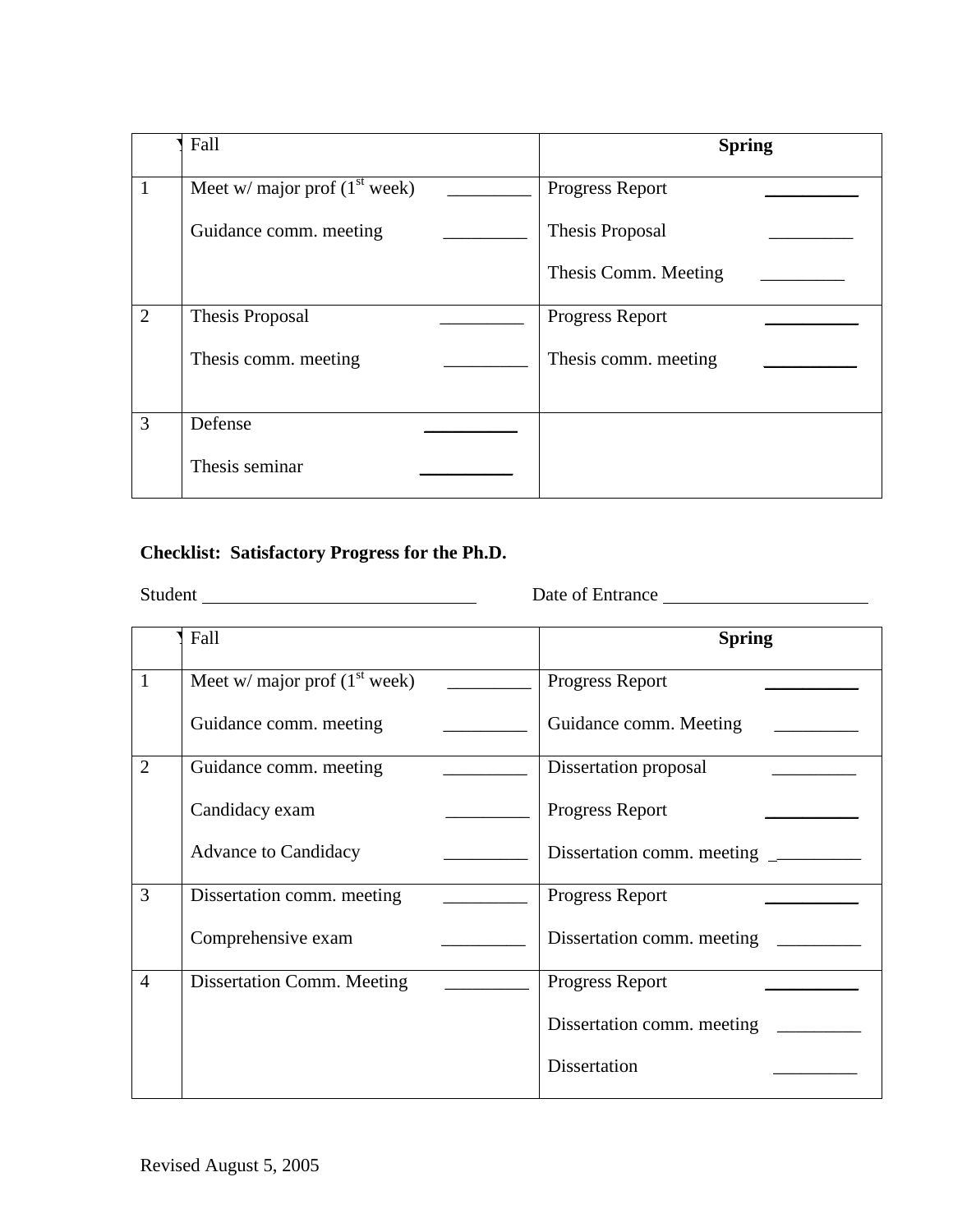|   |                        | Defense      |
|---|------------------------|--------------|
|   |                        | Exit Seminar |
| 5 | Dissertation submitted |              |
|   | Defense                |              |
|   | Exit Seminar           |              |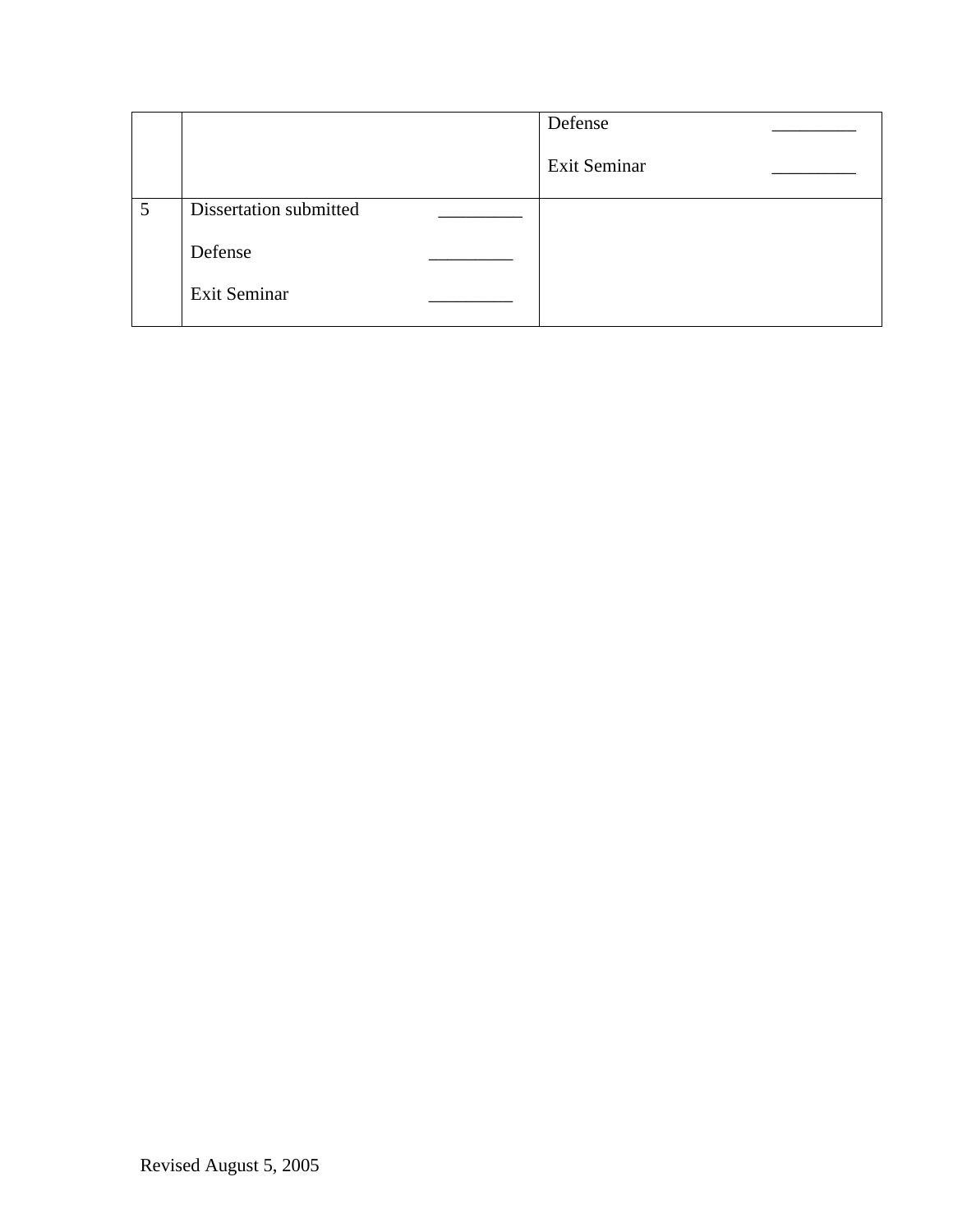#### **Miscellaneous:**

- 30. **The GPC proposal "Means of Achieving Graduate Education Goals in Entomology: Student Activities'' was accepted in philosophy,** with specifics to be acted on at a future date. (May 23, 1991) (See *Graduate Student Handbook* - )
- 31. It is the responsibility of a faculty member to establish oral communication with any **international applicant whom they are interested in advising to evaluate language skills.**
- 32. A **yearly retreat** will be held for students to present their development to the entire department for feedback. (August 10, 1993)
- 33. All **departmental committees will have one graduate student representative** except the Program Budget Planning Committee, Graduate Program Council and the Promotion and Tenure Review Committee. (March 29, 1977) (Also listed under Committees)
- 34. **Copying for instructional program** will be charged against a teaching account number. This number is available from Thelma (PRL) or Amy (ASI) (November 13, 1990). (Also listed under Budget)
- 35. Students will have the financial responsibility for all **thesis copying**, including both the rough drafts and the final copies. (December 6, 1982) (Also listed under Budget)
- 36. T**wo faculty members will march in the undergraduate commencement ceremonies** with the Department Head, and participate in the luncheon following the ceremonies. **Major professors of graduate students are required to attend commencement and hood their student.** (April 16, 1985) (Also listed under Faculty)
- 37. The E**ntomology undergraduate major was** unanimously approved to be **dropped** as recommended by the College Future Committee. (January 6, 1993)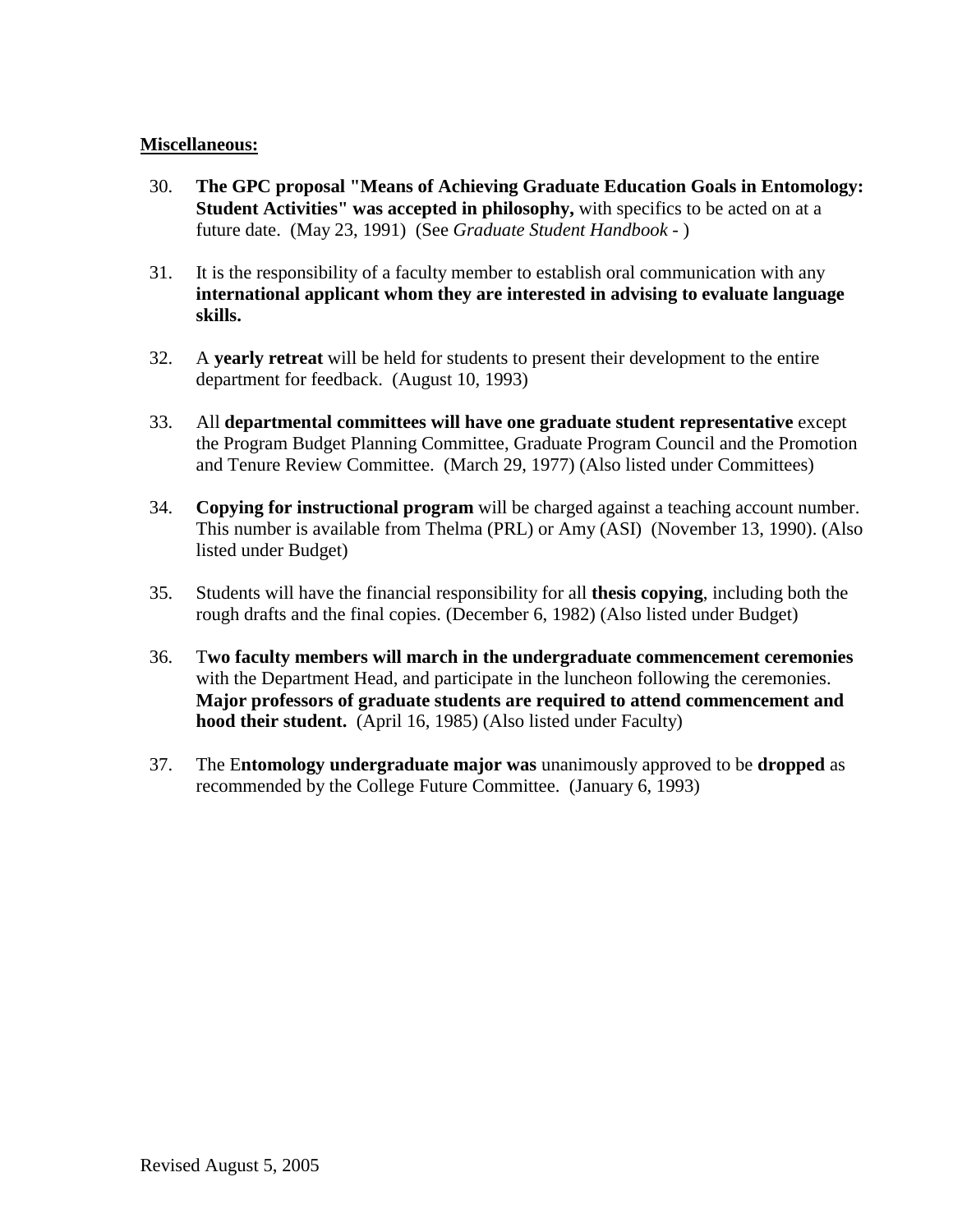# **MISCELLANEOUS**

- 1. The department will establish a **flower fund**: Prof. \$5, Assoc. Prof. \$4, Asst. Prof. \$3, Instructor,. Asst. & Assoc. Res. Asst. \$2, Clerical & Tech. Service \$1. (November 4, 1977)
- 2. Effective spring semester 1994, **Entomology Seminar time** and day will be changed to 11:15 a.m. on Fridays. (September 9, 1993)
- 3. **In all issues relating to personnel**, including hiring, or on operating policies of the Department, **voting** shall be restricted to tenure track faculty members of the Department. On a case-by-case basis, and on request, exceptions to this policy shall be determined by the tenure track faculty members of the Department in a closed meeting and by secret ballot. (March 1, 2000)
- 4. A **quorum** shall consist of the presence of 2/3 (rounded up to the next whole number) of all tenure track faculty (assistant professor, associate professor, professor) in the Department. (March 1, 2000)
- 5. **Faculty meetings** will not be held in June and July; Regular faculty meetings will be held on a monthly basis from August through May. (May 19, 2000)
- 6. The **award term of the Mumma Professorship** was amended from 3 years to 2 years; the selection committee makeup will be the Department Head, a representative of the Dean's office, and one faculty member elected by the entomology faculty. (September 15, 1999)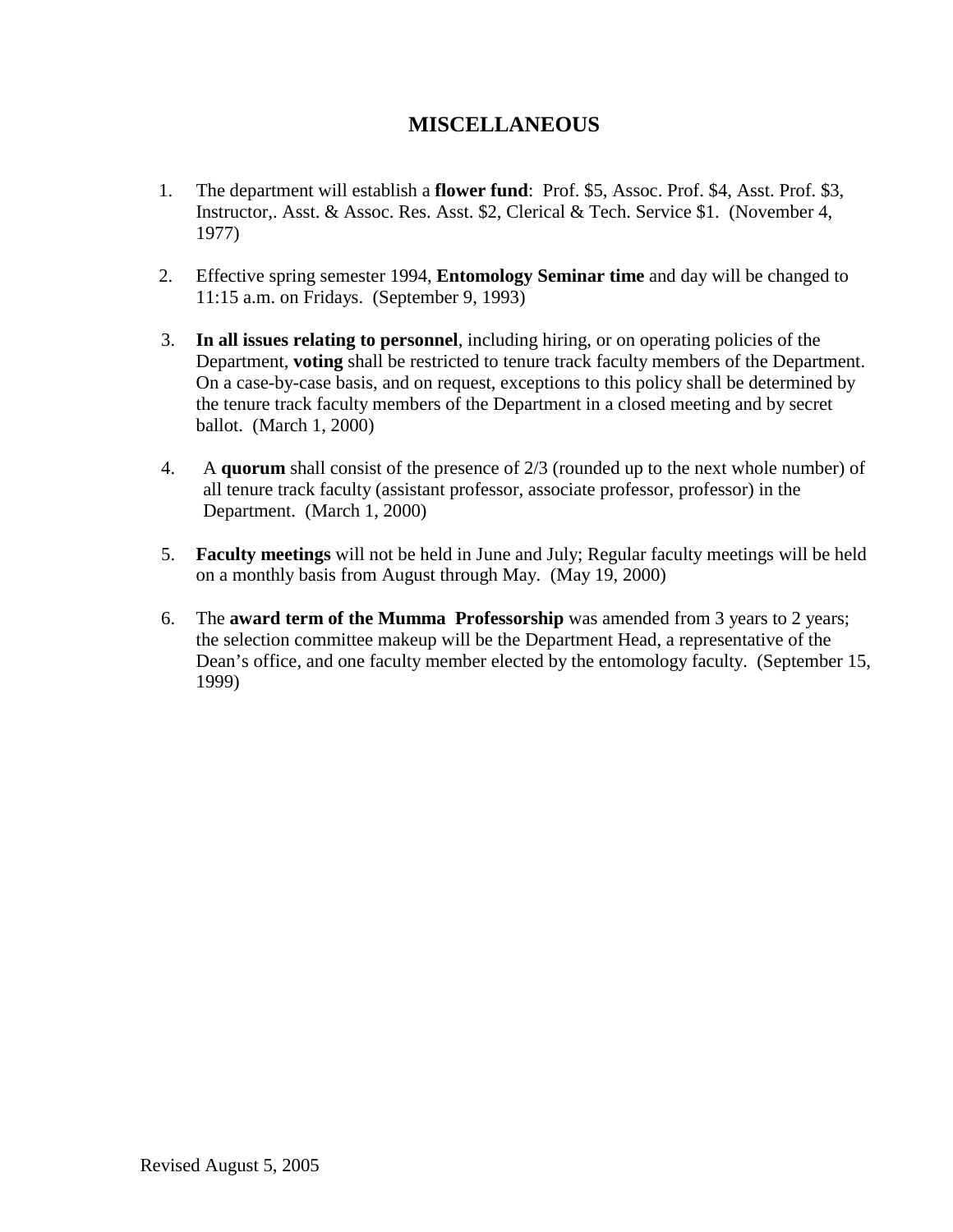# **PROMOTION AND TENURE**

- 1. Each faculty will put their own packet together for **promotion and tenure** consideration. (February 6, 1979)
- 2. Either a letter or a numbered instrument (form) is acceptable for **evaluation of extension personnel** by non-faculty cooperators. (October 16, 1995)
- 3. The **Promotion and Tenure Committee** was reduced from seven members to five members. (May 12, 1997)